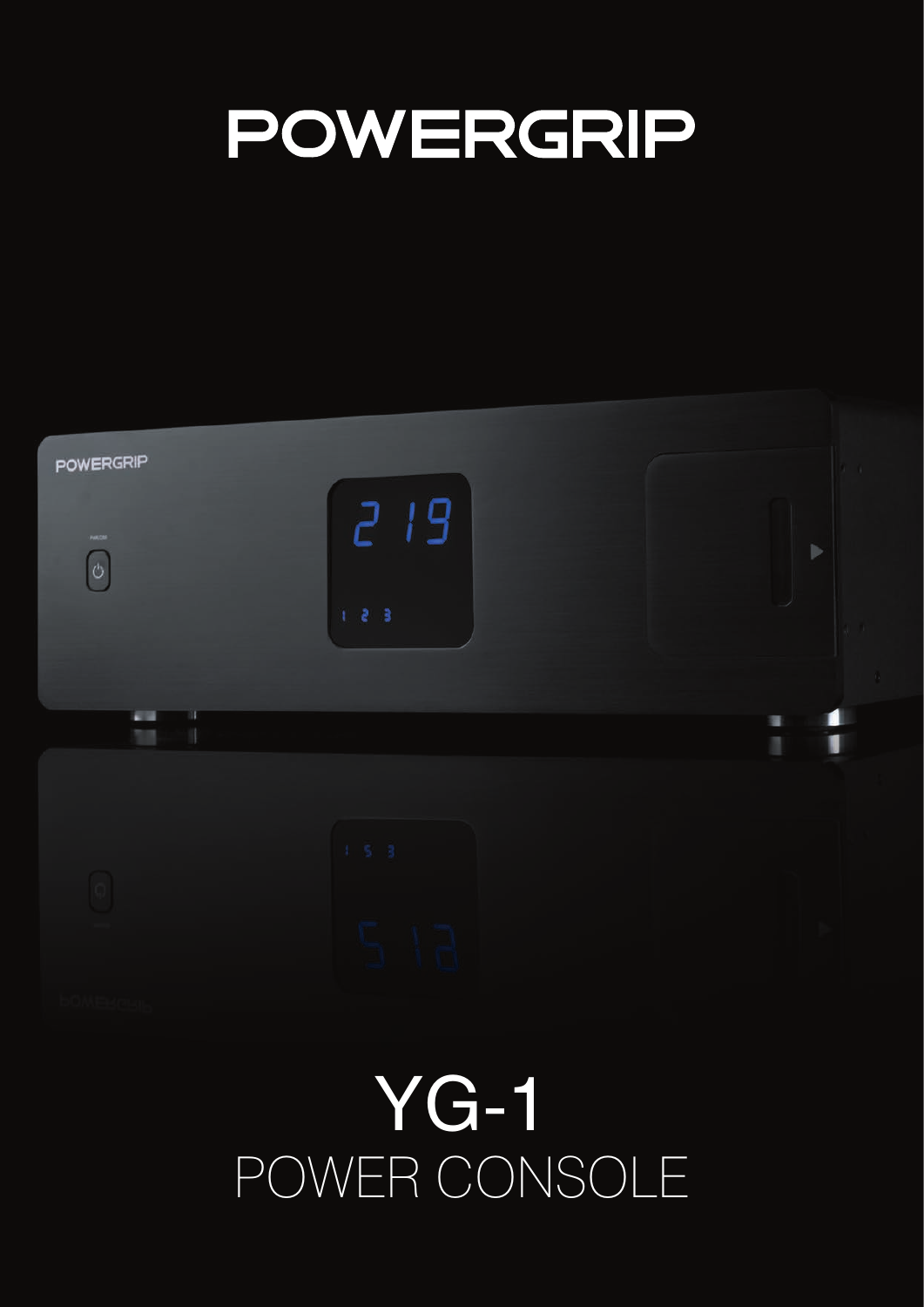## YG-1 POWER CONSOLE

Safe and high quality power supply becomes more and more important in modern AV system. On one hand we need to provide protection for AV system from harmful factors like distortion from other equipment with switch mode power supplies, noises etc. On other hand we need to avoid any negative influence on sound and picture or even make it better.

The engineers of Barnsly Sound Organization, having acquired a great experience in dealing with the consequences of such cases, had a great opportunity to assess the scale of the problem and the most weak points of modern audio and video equipment. The result was the emergence of a new line of products under the brand POWERGRIP, and "the first swallow" – power console, designed to solve the problem of providing AV-systems with clean power supply.

Acquaintance with domestic realities helped our engineers, having finished the traditional schemes as electrically and functionally, to create a model YG-1. A new product protects system components from high voltage, surge and different noises. And, importantly, our experts know what good sound is and how it can be affected by additional filtering. That is why our sound gurus worked in close cooperation with engineers, because YG-1 is designed specifically for use in high quality audiovideo systems. And they got it! Unlike the other similar devices, impressive metal case of POWERGRIP with 8 mm front panel of brushed aluminum will look very well with the components of any system.

In addition, the new model is able to make life easier for its owner indicating the correct phasing of the connected components, allowing you to charge two USB devices quickly or by being included in the smart home system, accept the control signals from the triggers of 12 V. Protection is not only limited by electrical lines, it extends to satellite, antenna and cable lines.

Thus, with POWERGRIP products you will not only protect your equipment from harmful effects but also get your system to a new level of sound and convenience!

## YG-1 ADVANTAGES:

- High current (up to 16 A) allows to connect two power amplifiers
- 11 power outlets with separate switching, delays and 6 filter groups
- 3 levels of protection for connected equipment and self-diagnostic system
- 2 USB ports on front panel for charging devices
- Soft power switching in zero crossover point
- Compatible with 19-inch rack, brackets included

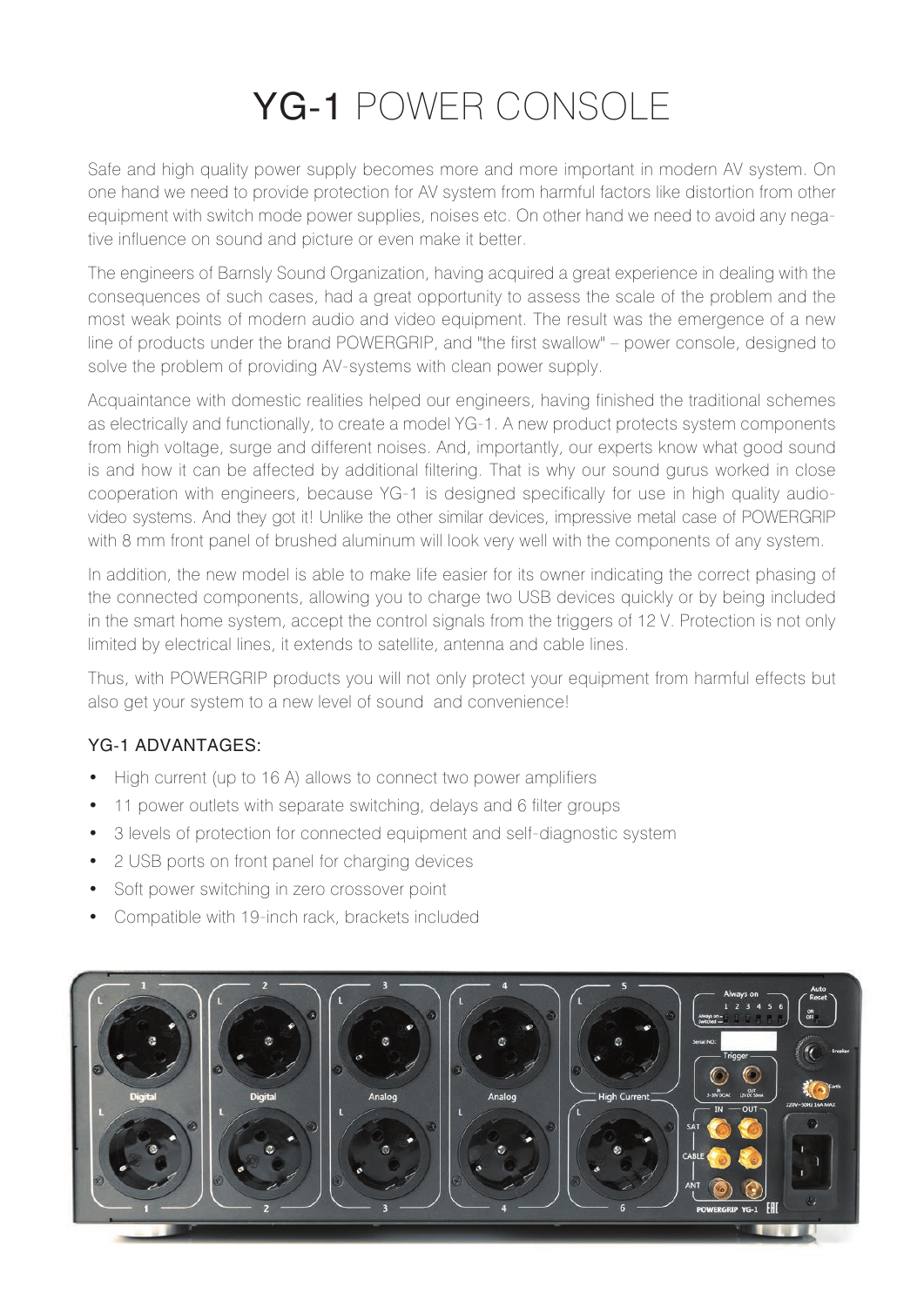

 for maximum protection with self diagnostic system

power supply



Additional power outlet and two USB ports for mobile devices charging under magnetic cover on front panel



Standart power cable 0.75 mm2

Specailly made POWERGRIP power cable 3.3 mm2